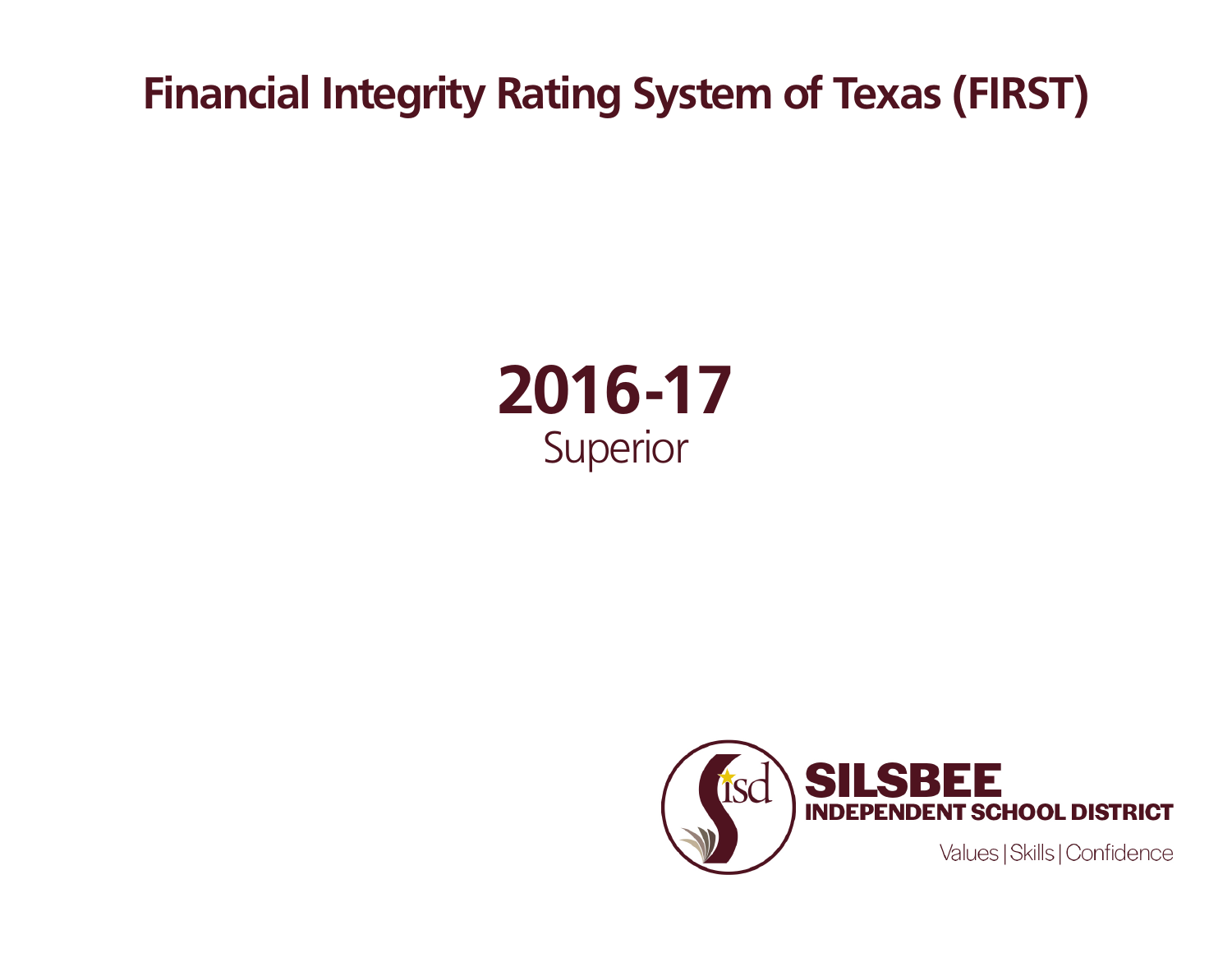RATING YEAR 2016-2017 + DISTRICT NUMBER district # + Select An Option + Help Home



**[Financial Integrity Rating Syste](https://tealprod.tea.state.tx.us/First/forms/Main.aspx)m of Texas**

## **2016-2017 RATINGS BASED ON SCHOOL YEAR 2015-2016 DATA - DISTRICT STATUS DETAIL**

| Name: SILSBEE ISD(100904)     |                                                                                                                                                                                                                                                                                                                                                                                                                                                                                                                                                                                                                                                                                                                                                                                                                                 | Publication Level 1: 8/8/2017 2:29:29 PM                                                                                                                                                                   |                             |                                   |  |
|-------------------------------|---------------------------------------------------------------------------------------------------------------------------------------------------------------------------------------------------------------------------------------------------------------------------------------------------------------------------------------------------------------------------------------------------------------------------------------------------------------------------------------------------------------------------------------------------------------------------------------------------------------------------------------------------------------------------------------------------------------------------------------------------------------------------------------------------------------------------------|------------------------------------------------------------------------------------------------------------------------------------------------------------------------------------------------------------|-----------------------------|-----------------------------------|--|
| <b>Status: Passed</b>         |                                                                                                                                                                                                                                                                                                                                                                                                                                                                                                                                                                                                                                                                                                                                                                                                                                 | Publication Level 2: 8/8/2017 2:29:29 PM                                                                                                                                                                   |                             |                                   |  |
| <b>Rating:</b> $A =$ Superior |                                                                                                                                                                                                                                                                                                                                                                                                                                                                                                                                                                                                                                                                                                                                                                                                                                 | Last Updated: 11/15/2017 11:05:44 AM                                                                                                                                                                       |                             |                                   |  |
| <b>District Score: 92</b>     |                                                                                                                                                                                                                                                                                                                                                                                                                                                                                                                                                                                                                                                                                                                                                                                                                                 | Passing Score: 60                                                                                                                                                                                          |                             |                                   |  |
| #                             | <b>Indicator Description</b>                                                                                                                                                                                                                                                                                                                                                                                                                                                                                                                                                                                                                                                                                                                                                                                                    |                                                                                                                                                                                                            | Updated                     | Score                             |  |
| 1                             | Was the complete annual financial report (AFR) and data submitted to the TEA within 30 days of the November 27 or January 28 deadline depending on the school district's fiscal year end date of June 30<br>or August 31, respectively?                                                                                                                                                                                                                                                                                                                                                                                                                                                                                                                                                                                         |                                                                                                                                                                                                            | 3/28/2017<br>11:39:11<br>AM | Yes                               |  |
| 2                             | Review the AFR for an unmodified opinion and material weaknesses. The school district must pass 2.A to pass this indicator. The school district fails indicator number 2 if it responds "No" to indicator 2.A.<br>or to both indicators 2.A and 2.B.                                                                                                                                                                                                                                                                                                                                                                                                                                                                                                                                                                            |                                                                                                                                                                                                            |                             |                                   |  |
| 2.A                           | Was there an unmodified opinion in the AFR on the financial statements as a whole? (The American Institute of Certified Public Accountants (AICPA) defines unmodified opinion. The external independent<br>auditor determines if there was an unmodified opinion.)                                                                                                                                                                                                                                                                                                                                                                                                                                                                                                                                                              |                                                                                                                                                                                                            | 3/28/2017<br>11:39:11<br>AM | Yes                               |  |
| 2.B                           | Did the external independent auditor report that the AFR was free of any instance(s) of material weaknesses in internal controls over financial reporting and compliance for local, state, or federal funds?<br>(The AICPA defines material weakness.)                                                                                                                                                                                                                                                                                                                                                                                                                                                                                                                                                                          |                                                                                                                                                                                                            | 3/28/2017<br>11:39:11<br>AM | Yes                               |  |
| 3                             | Was the school district in compliance with the payment terms of all debt agreements at fiscal year end? (If the school district was in default in a prior fiscal year, an exemption applies in following years if<br>the school district is current on its forbearance or payment plan with the lender and the payments are made on schedule for the fiscal year being rated. Also exempted are technical defaults that are not<br>related to monetary defaults. A technical default is a failure to uphold the terms of a debt covenant, contract, or master promissory note even though payments to the lender, trust, or sinking fund are<br>current. A debt agreement is a legal agreement between a debtor (= person, company, etc. that owes money) and their creditors, which includes a plan for paying back the debt.) |                                                                                                                                                                                                            |                             | Yes                               |  |
| $\overline{4}$                |                                                                                                                                                                                                                                                                                                                                                                                                                                                                                                                                                                                                                                                                                                                                                                                                                                 | Did the school district make timely payments to the Teachers Retirement System (TRS), Texas Workforce Commission (TWC), Internal Revenue Service (IRS), and other government agencies?                     | 3/28/2017<br>11:39:12<br>AM | Yes                               |  |
| 5                             | Was the total unrestricted net position balance (Net of the accretion of interest for capital appreciation bonds) in the governmental activities column in the Statement of Net Position greater than zero? (If<br>the school district's change of students in membership over 5 years was 10 percent or more, then the school district passes this indicator.)                                                                                                                                                                                                                                                                                                                                                                                                                                                                 |                                                                                                                                                                                                            | 3/28/2017<br>11:39:12<br>AM | Yes                               |  |
|                               |                                                                                                                                                                                                                                                                                                                                                                                                                                                                                                                                                                                                                                                                                                                                                                                                                                 |                                                                                                                                                                                                            |                             | $\mathbf{1}$<br>Multiplier<br>Sum |  |
| 6                             | (See ranges below.)                                                                                                                                                                                                                                                                                                                                                                                                                                                                                                                                                                                                                                                                                                                                                                                                             | Was the number of days of cash on hand and current investments in the general fund for the school district sufficient to cover operating expenditures (excluding facilities acquisition and construction)? | 3/28/2017<br>11:39:13<br>AM | 8                                 |  |
| 7                             | Was the measure of current assets to current liabilities ratio for the school district sufficient to cover short-term debt? (See ranges below.)                                                                                                                                                                                                                                                                                                                                                                                                                                                                                                                                                                                                                                                                                 |                                                                                                                                                                                                            | 3/28/2017                   | $\overline{4}$                    |  |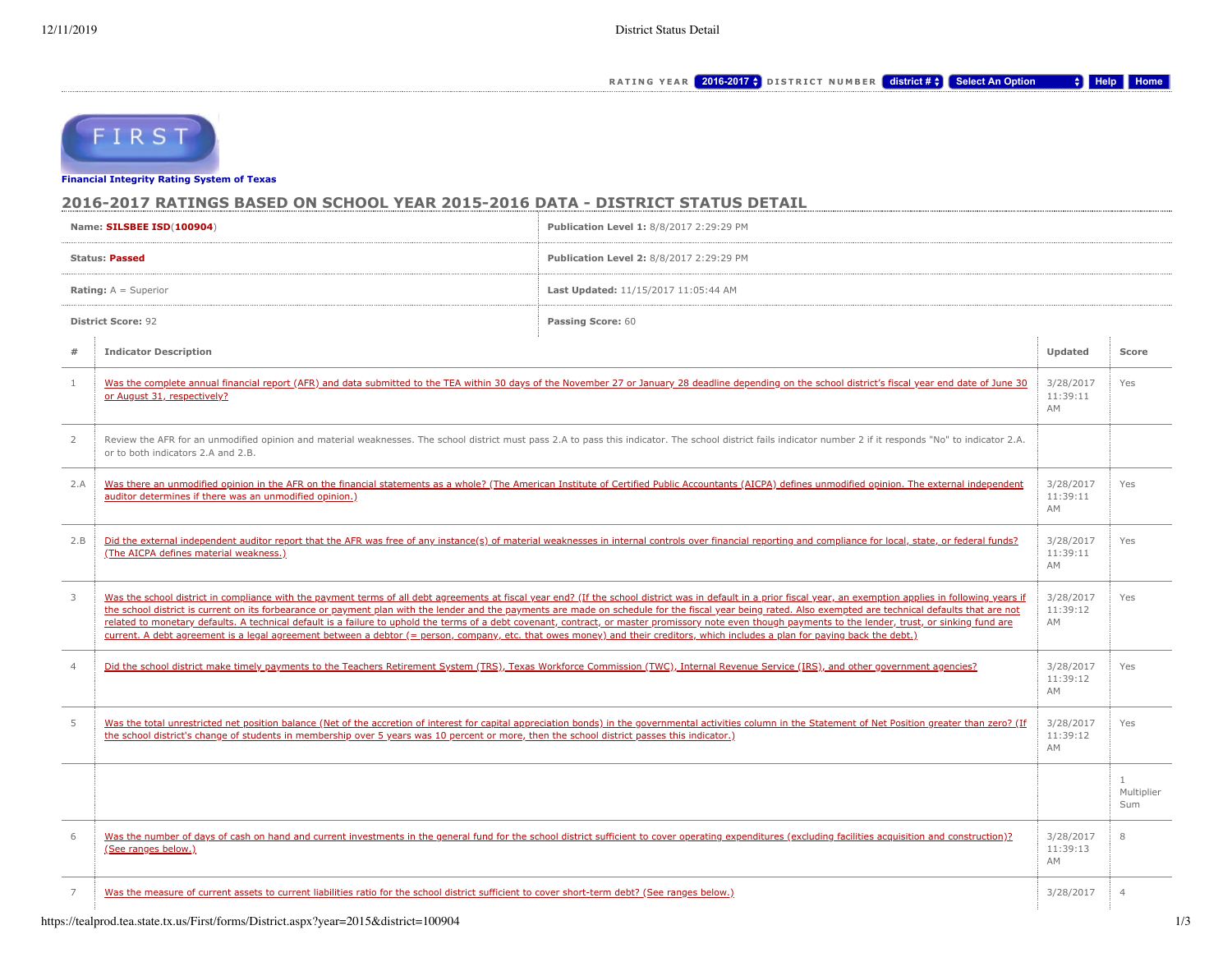|                |                                                                                                                                                                                                                                                                                                  | 11:39:13<br>AM               |                        |
|----------------|--------------------------------------------------------------------------------------------------------------------------------------------------------------------------------------------------------------------------------------------------------------------------------------------------|------------------------------|------------------------|
| 8              | Was the ratio of long-term liabilities to total assets for the school district sufficient to support long-term solvency? (If the school district's change of students in membership over 5 years was 10 percent<br>or more, then the school district passes this indicator.) (See ranges below.) | 3/28/2017<br>11:39:13<br>AM  | 10                     |
| $\overline{9}$ | Did the school district's general fund revenues equal or exceed expenditures (excluding facilities acquisition and construction)? If not, was the school district's number of days of cash on hand greater<br>than or equal to 60 days?                                                          | 3/28/2017<br>11:39:14<br>AM  | 10                     |
| 10             | Was the debt service coverage ratio sufficient to meet the required debt service? (See ranges below.)                                                                                                                                                                                            | 11/15/2017<br>11:05:40<br>AM | 10                     |
| 11             | Was the school district's administrative cost ratio equal to or less than the threshold ratio? (See ranges below.)                                                                                                                                                                               | 3/28/2017<br>11:39:14<br>AM  | 10                     |
| 12             | Did the school district not have a 15 percent decline in the students to staff ratio over 3 years (total enrollment to total staff)? (If the student enrollment did not decrease, the school district will<br>automatically pass this indicator.)                                                | 6/21/2017<br>8:20:01 PM      | 10                     |
| 13             | Did the comparison of Public Education Information Management System (PEIMS) data to like information in the school district's AFR result in a total variance of less than 3 percent of all expenditures by<br>function?                                                                         | 3/28/2017<br>11:39:15<br>AM  | 10                     |
| 14             | Did the external independent auditor indicate the AFR was free of any instance(s) of material noncompliance for grants, contracts, and laws related to local, state, or federal funds? (The AICPA defines<br>material noncompliance.)                                                            | 3/28/2017<br>11:39:15<br>AM  | 10                     |
| 15             | Did the school district not receive an adjusted repayment schedule for more than one fiscal year for an over allocation of Foundation School Program (FSP) funds as a result of a financial hardship?                                                                                            | 3/28/2017<br>11:39:16<br>AM  | 10                     |
|                |                                                                                                                                                                                                                                                                                                  |                              | 92<br>Weighted<br>Sum  |
|                |                                                                                                                                                                                                                                                                                                  |                              | 1<br>Multiplier<br>Sum |
|                |                                                                                                                                                                                                                                                                                                  |                              | 92 Score               |

## **DETERMINATION OF RATING**

| А. | Did the district answer 'No' to Indicators 1, 3, 4, or 2.A? If so, the school district's rating is F for Substandard Achievement regardless of points earned. |        |  |  |  |
|----|---------------------------------------------------------------------------------------------------------------------------------------------------------------|--------|--|--|--|
| В. | Determine the rating by the applicable number of points. (Indicators 6-15)                                                                                    |        |  |  |  |
|    | $A = Superior$                                                                                                                                                | 90-100 |  |  |  |
|    | $B =$ Above Standard                                                                                                                                          | 80-89  |  |  |  |
|    | $C = Meets$ Standard                                                                                                                                          | 60-79  |  |  |  |
|    | $F = Substandard$ Achievement                                                                                                                                 | < 60   |  |  |  |

No Rating = A school district receiving territory that annexes with a school district ordered by the commissioner under TEC 13.054, or consolidation under Subchapter H, Chapter 41. No rating will be issued for the